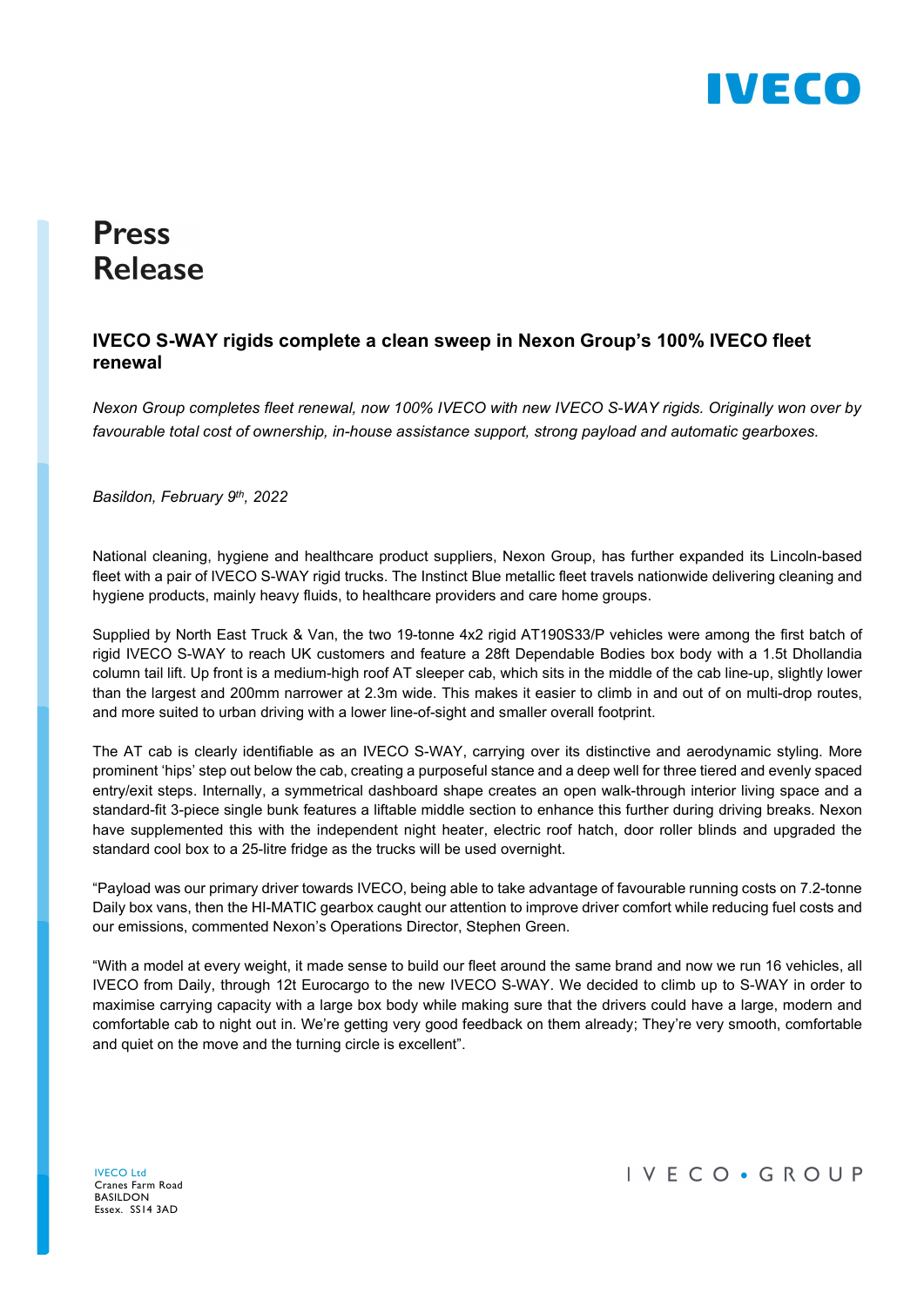

Nexon expects to run the IVECO S-WAY for 4-years, covering around 250,000km each. IVECO S-WAY comes with a comprehensive IVECO ON 3XL R&M package with a connection to IVECO's European control centre for the first two years as standard and Nexon has extended this for the duration of the vehicles' fleet tenure. With the vehicles traveling across the UK, it is imperative that they maintain easy access to a network of workshops and assistance should it ever be required. For this, IVECO is able to keep minds at rest with its dealer-operated Assistance Non-Stop service.

Running a 4x2 chassis with rear air suspension on the second longest 6,300mm wheelbase, the two new IVECO S-WAY employ IVECO's 8.7-litre Cursor 9 diesel engine, producing 330hp and 1,400Nm of torque through the 12-speed HI-TRONIX gearbox. IVECO's patented HI-SCR system negates the need to stop for exhaust filter regenerations, further enhancing IVECO's focus on maximising TCO through uptime enhancing technology. Full LED taillights offer an extremely long-life, curtailing wasted time swapping out blown bulbs during daily walk-around checks. Behind the wheel, DAS + DSE (Driver Attention Support + Driving Style Evaluation) helps to ensure high levels of operational safety, providing tips for more fuel-efficient driving.

IVECO S-WAY is available from 18 to 44-tonnes as both rigid and tractor powered by diesel or class-leading natural gas powertrains.

For further information about the IVECO S-WAY range, or to find your local dealer, visit www.iveco-dealership.co.uk

-ENDS-

#### **IVECO**

IVECO is a brand of Iveco Group N.V. (MI:IVG), IVECO designs, manufactures and markets a wide range of light, medium and heavy commercial vehicles, off-road trucks, and vehicles for applications such as off-road missions.

The brand's wide range of products include the Daily, a vehicle that covers the 3.3 – 7.2-ton vehicle weight segment, the Eurocargo from 6 – 19 tons and, in the heavy segment above 16 tons, the IVECO WAY range with the on-road IVECO S-WAY, the off-road IVECO T-WAY and the IVECO X-WAY for light offroad missions. In addition, the IVECO Astra brand builds off-road trucks, rigid and articulated dumpers as well as special vehicles.

IVECO employs close to 21,000 individuals globally. It manages production sites in 7 countries throughout Europe, Asia, Africa, Oceania and Latin America where it produces vehicles featuring the latest advanced technologies. 4,200 sales and service outlets in over 160 countries guarantee technical support wherever an IVECO vehicle is at work.

For further information about IVECO: www.iveco.com

http://www.facebook.com/IVECOUK http://twitter.com/IVECOuk

IVECO Ltd Cranes Farm Road BASILDON Essex. SS14 3AD

### IVECO · GROUP